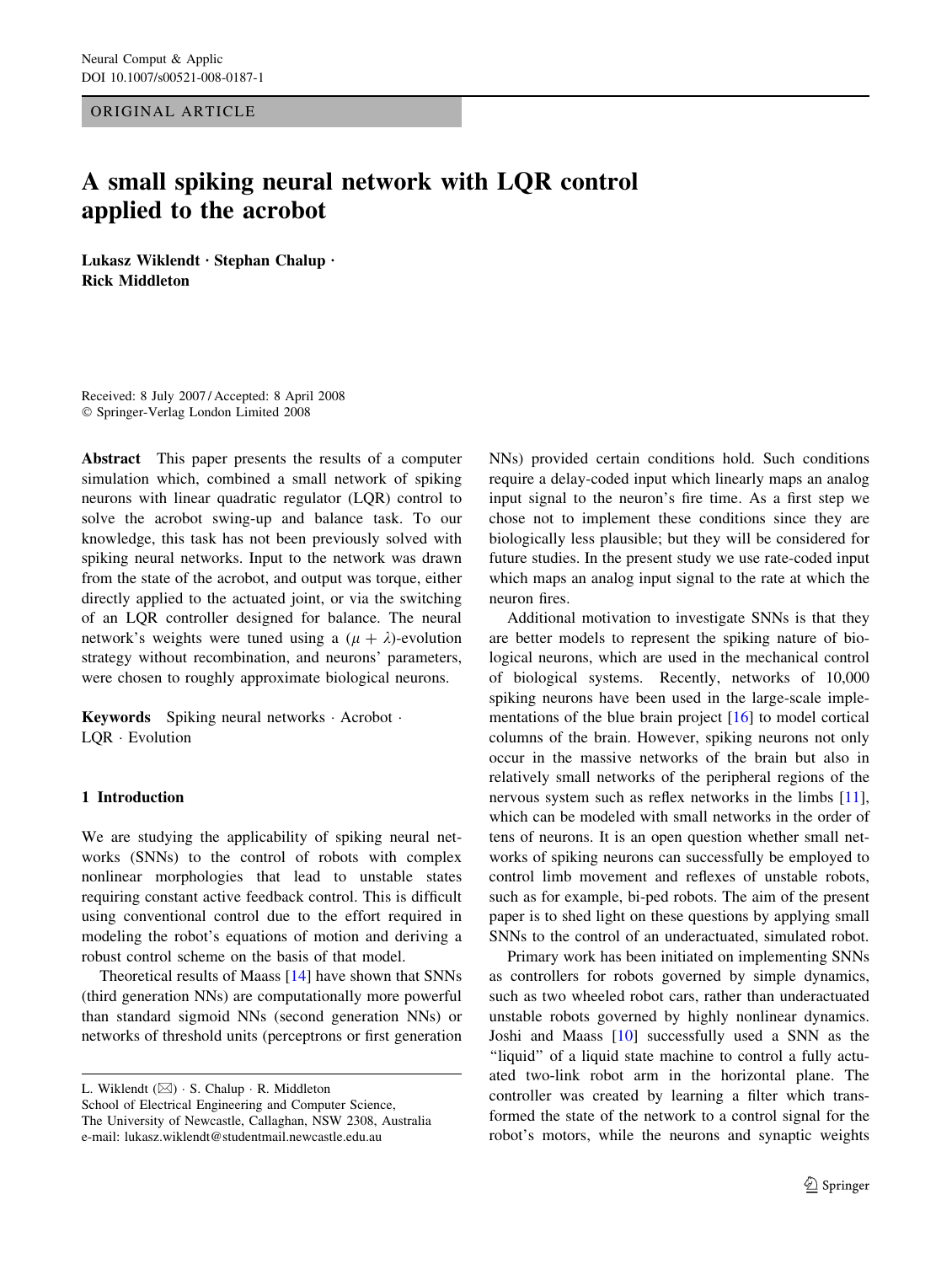remained constant throughout the learning process. Floreano et al. [\[6](#page-6-0)] evolved only the structure of a SNN with ten hidden neurons, while keeping the synaptic weights constant. Even with their greatly simplified model of spiking neurons, customized to fit the microcontroller on a small sugar cube sized two-wheeled robot, the robot was able to successfully navigate an oval track avoiding walls. French and Damper [\[7\]](#page-6-0) assembled a SNN out of two network components, each evolved to achieve the particular subtask ''frequency discrimination'' of an overall objective to control a two-wheeled robot to drive towards flashing lights of distinct frequencies. Their evolution strategy allowed for networks of arbitrary cardinality, and neurons and synapses of various models. Federici [[5\]](#page-6-0) created a novel algorithm, which evolved the rules of development of a SNN that was used to grow the network from a single cell to its final structure. The technique was applied to a wall-avoidance task for a two-wheel robot with infrared sensors.

Rather than applying SNNs to stable robotic platforms such as the ones mentioned previously, we instead apply them to an unstable robot with highly nonlinear dynamics. The acrobot [[19\]](#page-6-0) is a two-link non-linear underactuated robotic platform, commonly used as a benchmark for new artificial intelligence approaches targeted at dynamics control. A drawing of the acrobot is shown in Fig. 1. Its motion resembles that of a gymnast swinging on a horizontal bar, the difference being that unlike the gymnast the acrobot can spin its  $q_2$  joint "hip" through complete revolutions. The object of the task is to swing the acrobot from a hanging-down position to a standing-up position. This is quite difficult as only the  $q_2$  joint is actuated. A more formal description of the acrobot and the swing-up task is given in Sect. 2.

One of the first to approach the acrobot swing-up control problem was Spong [[19\]](#page-6-0). He created two swing-up strategies based on the partial feedback linearization of the acrobot dynamics, one for each joint. He applied each strategy with a linear quadratic regulator (LQR) to balance



g

**Fig. 1** The acrobot showing directions for gravity, torque and joint control strategy which will get the acrobot showing directions for gravity, torque and joint  $x(T) = q_u$ , and keep it there as  $t \to \infty$ . angles

the acrobot in the standing position, and both strategies produced a successful swing-up and balance. Boone [[3\]](#page-6-0) used an N-step lookahead search to select the appropriate torque which first added the required amount of energy to the acrobot which would allow it to reach its standing-up position. Once this was achieved, the search objective was changed to find a trajectory which would get the acrobot close to the standing-up state. Torque output was only one of two possible extreme values, either positive or negative 1 Nm, which is known as bang-bang control. Allowing only two possible output values, and limiting the amount of switching between these values reduced the search to a practical size. Yoshimoto et al. [\[21](#page-6-0)] successfully applied reinforcement learning to the task, which switched between one of five conventional controllers.

The area of acrobot swing-up control is quite advanced with many other existing successful techniques in addition to those mentioned previously, including sigmoid NN function approximation for reinforcement learning [[4,](#page-6-0) [20](#page-6-0)], evolving a non-feedback vector of torque values [\[12](#page-6-0)], a fuzzy controller used to increase the acrobot's energy [\[13](#page-6-0)], output zeroing based on angular momentum and rotation angle of center-of-mass [\[17](#page-6-0)]. Although the primary focus of this study is the application of SNNs as control models for complex robotic platforms, it has given some specific insights into the techniques which may be used to improve acrobot swing-up solutions.

This paper is organized as follows. Section 2 describes the acrobot and the swing-up task used in this study. Section [3](#page-2-0) describes SNNs and the discrete time model that was used for simulations. Section [4](#page-3-0) describes the network configuration and the LQR controller used in simulations. Section [5](#page-4-0) presents the evolution and simulation setup. A discussion of the results is given in Sect. [6](#page-5-0), with conclusions following in Sect. [7](#page-6-0).

#### 2 The acrobot

The acrobot is composed of two links, an inner and outer link connected together by an actuated hinge joint, with their relative angle given by  $q_2$ . The inner link is anchored with an unactuated hinge joint, and subtends an angle of  $q_1$ to the horizontal. The torque applied at the actuated hinge is given by  $\tau_2$ , which is limited to  $|\tau_2| \leq \tau_{2_{\text{max}}}$ . Angular velocities of joints  $q_1$  and  $q_2$  are  $\dot{q}_1$  and  $\dot{q}_2$ . The state of the acrobot at time t is given by the vector  $x(t) =$  $(q_1(t) q_2(t) \dot{q}_1(t) \dot{q}_2(t))^T$ . There are two notable equilibria, an unstable one at  $q_u = (\frac{\pi}{2} \ 0 \ 0 \ 0)^T$ , the other stable at  $q_s = \left(-\frac{\pi}{2} \ 0 \ 0 \ 0\right)^{\mathrm{T}}$ .

Acrobot Task: Given the initial state  $x(0) = q_s$ , find a control strategy which will get the acrobot to the final state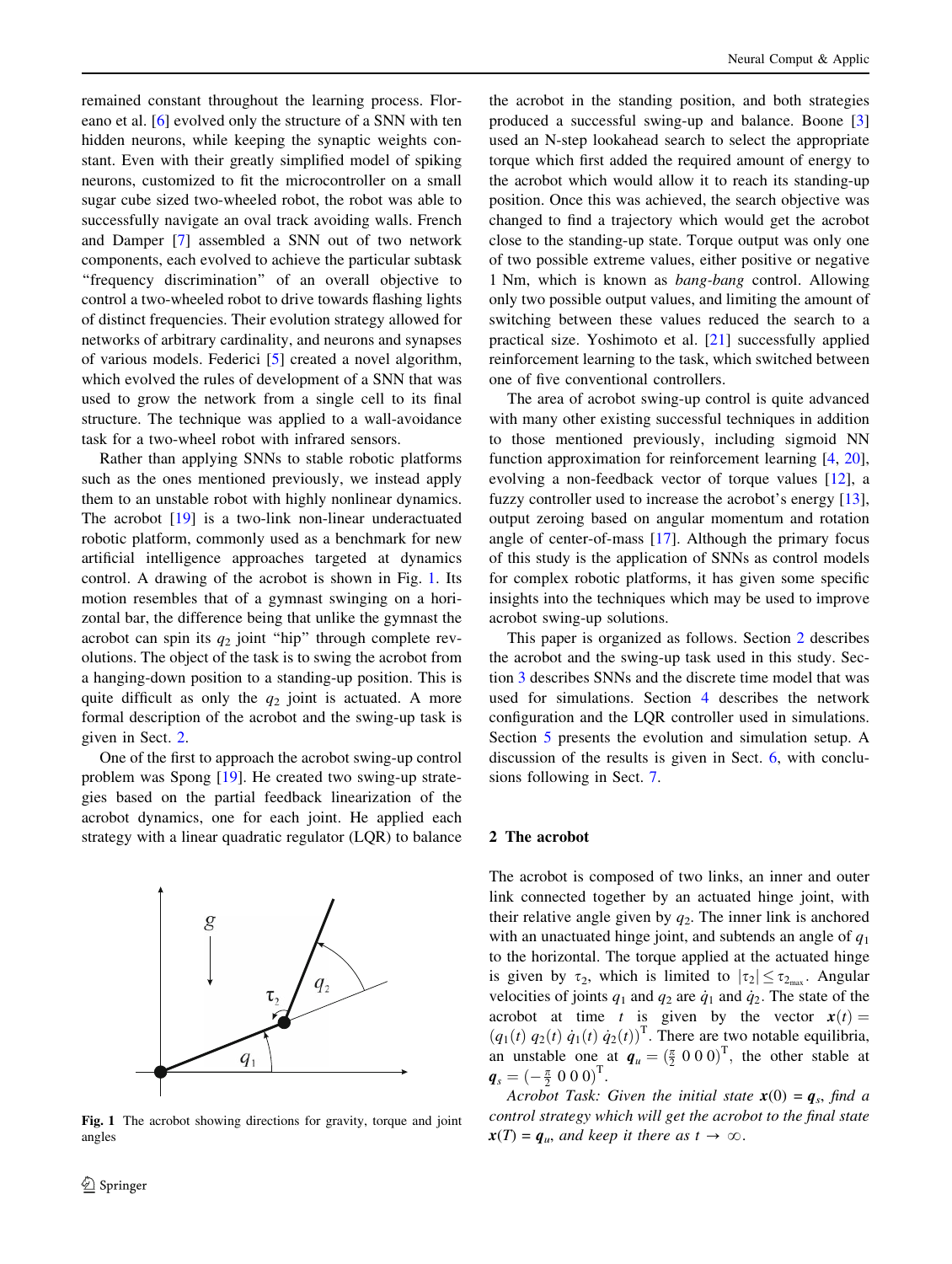<span id="page-2-0"></span>In this study  $T = 20$  s was chosen, after a series of pilot experiments which showed this value to induce a favorable learning rate without excessive computation time. The acrobot task is considered a difficult control problem because the acrobot is underactuated and has highly nonlinear dynamics.

The equations of motion governing the dynamics of the acrobot are presented in [\[19](#page-6-0)]. Masses of the links are given by  $m_i$ , lengths  $l_i$ , and inertia tensors  $I_i$ , where  $i = 1,2$  for the inner and outer links, respectively. Acceleration due to gravity is given by g. The parameters used for simulation are listed in Table 1.

The acrobot is simulated using a fourth-order Runge-Kutta integrator [\[18](#page-6-0)] with a time step of 1 millisecond.

## 3 Spiking networks

This section gives an introduction to SNNs, including the models used in our simulations. The word ''spiking'' will often be omitted here when mentioning spiking neurons or networks.

Neurons and synapses in a SNN are arranged as nodes and edges of a directed graph, respectively. Neurons send and receive data via the timing of spike events which are sent across synapses from a source neuron to a destination neuron. Each neuron *i* contains its own state  $u_i$  representing the exponentially decaying membrane potential of biological neurons. When a spike reaches a neuron then that neuron's membrane potential is momentarily raised (or lowered) in proportion to the postsynaptic potential function  $\epsilon$ . If the membrane potential rises above the threshold  $\theta$  then the neuron fires a spike to its destination neurons, and the neuron's membrane potential is decreased by  $\eta$  for a refraction period, thereby preventing more immediate firings.

In biological NNs spikes require a short amount of time to travel from their source neuron to the destination neurons. However, in this study, spikes are not subjected to an explicit synaptic delay. Synapses have a "weight" value  $w_{ij}$ , which determines the amount a spike from a source neuron j increases a destination neuron's membrane potential  $u_i$ . It is these weights which are tuned during learning. In future studies tunable delays will also be used since they have the potential to increase the computational power of SNNs [\[14](#page-6-0)].

The leaky integrate-and-fire model for neurons  $[8, 9]$  $[8, 9]$  $[8, 9]$  is used in our simulations since it is concise, simple to implement and fast to simulate. To reduce the number of

Table 1 Acrobot parameters, where all units are in SI

| m <sub>1</sub> | m <sub>2</sub> | $\iota$ | I <sub>1</sub> | $\mathbf{I}$ | g   | $\mathcal{L}_{\text{max}}$ |
|----------------|----------------|---------|----------------|--------------|-----|----------------------------|
|                |                |         | 1/12           | 1/12         | 9.8 | 10                         |

parameters that need tuning during learning all of the neurons are made homogeneous. The precise neuron model is shown in Eqs.  $(1)$ – $(4)$ .

$$
u_i(t) = \sum_{t_i \in \mathcal{F}_i(t)} \eta(t - t_i) + \sum_j \sum_{t_j \in \mathcal{F}_j(t)} w_{ij} \epsilon(t - t_j)
$$
(1)

$$
\mathcal{F}_i(t) = \{t_i \mid u_i(t_i) > \theta, \ t_i < t\} \tag{2}
$$

$$
\eta(s) = -v \exp\left(\frac{-s}{\tau_{\rho}}\right) \tag{3}
$$

$$
\epsilon(s) = \exp\left(\frac{-s}{\tau_{\mu}}\right) - \exp\left(\frac{-s}{\tau_{\sigma}}\right) \tag{4}
$$

where  $\mathcal{F}_i(t)$  contains all firing times for any neuron i that occur before time t, and v,  $\tau_a$ ,  $\tau_a$ ,  $\tau_a$  are constants which specify the size and shape of the refraction function  $\eta$  and the postsynaptic potential function  $\epsilon$ . This neuron model is approximated in discrete time to simplify implementation and allow for easy integration with the discrete time simulation of the acrobot.

We use a discrete-time model governing the dynamics of a neuron *i*, given by Eqs.  $(5)-(8)$ .

$$
\mathbf{v}_i(t + \varDelta t) = A \mathbf{v}_i(t) + B \mathbf{u}_i(t) \tag{5}
$$

$$
\mathbf{A} = \begin{pmatrix} d_{\mu} & 0 & 0 \\ 0 & d_{\sigma} & 0 \\ 0 & 0 & d_{\rho} \end{pmatrix} \quad \mathbf{B} = \begin{pmatrix} 1 & 0 \\ 1 & 0 \\ 0 & v \end{pmatrix} \tag{6}
$$
\n
$$
\mathbf{u}_i(t) = \begin{pmatrix} \kappa_i(t) \\ f_i(t) \end{pmatrix}
$$

$$
f_i(t) = \begin{cases} 1, & \text{if } (1 - 1 - 1)\mathbf{v}_i(t) > \theta \\ 0, & \text{otherwise} \end{cases}
$$
(7)

$$
\kappa_i(t) = \sum_j w_{ij} f_j(t) \tag{8}
$$

where  $d_{\mu}$ ,  $d_{\sigma}$ ,  $d_{\rho} \in (0, 1)$ ,  $\nu > 0$ , and  $\theta \ge 0$ . The values  $d_{\mu} = 0.9, d_{\sigma} = 0.8, d_{\rho} = 0.9, v = 1, \text{ and } \theta = 1$  are used in the simulations presented in this study. Also, a time step of  $\Delta t = 1$  ms is used, and t is an integer multiple of  $\Delta t$ . These values were chosen by hand so that the neurons imitate (quite roughly) dynamics such as firing rates and post-synaptic potential durations of biological neurons [\[11](#page-6-0)].

The values  $d_{\mu}$ ,  $d_{\sigma}$  and  $d_{\rho}$  can be derived from  $\tau_{\mu}$ ,  $\tau_{\sigma}$  and  $\tau$ <sub>o</sub> in Eqs. (3) and (4) with the following relation

$$
d_{\alpha} = \exp\left(\frac{-\varLambda t}{\tau_{\alpha}}\right), \quad \text{for } \alpha \in \{\mu, \sigma, \rho\}.
$$
 (9)

The state of neuron  $i$  is given by the time-varying vector  $v_i = (v_1 \ v_2 \ v_3)^T$ , where  $v_i(0) = 0$ . The value of the inner product  $(1 -1 -1)$   $v_i$  in Eq. (7) represents the membrane potential of neuron i, and  $\theta$  is the threshold. When the membrane potential rises above the threshold then the neuron fires by setting  $f_i$  to 1, and the membrane potential is consequently reduced by the refraction constant  $v$  in the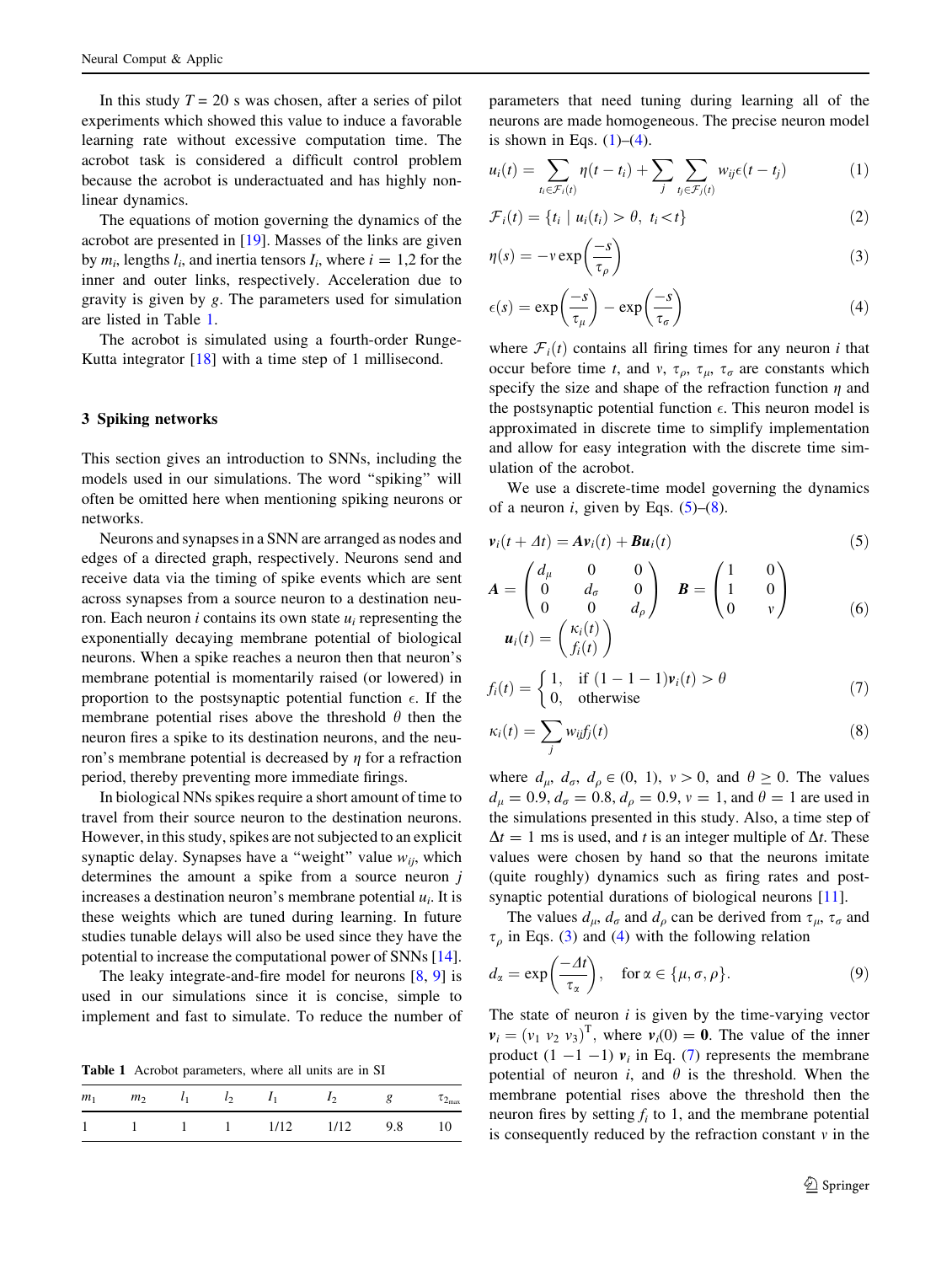<span id="page-3-0"></span>next step. The  $f_i$  term can be thought of as the spiking "output" of neuron  $i$ .

The  $\kappa_i$  term in Eq. ([8\)](#page-2-0) is the "input" to neuron i. The sum is over all source neurons of neuron i, and  $w_{ii}$  is the synaptic weight from neuron *j* to neuron *i*. If  $w_{ij} > 0$  then a spike arriving at a neuron increases the neuron's membrane potential (with delayed onset since  $d_u > d_{\sigma} > 0$ ). This represents an excitatory post-synaptic potential and its practical purpose is to increase the chance of the neuron firing. If  $w_{ij} < 0$  then an incoming spike reduces the membrane potential, which represents an inhibitory postsynaptic potential and decreases the chance of the neuron firing.

This model is used for the hidden neurons of the network, that is, neurons that are connected only to other neurons. Sensor and motor neurons used in our simulations have a slightly different model as they must also receive input from and send output to the environment.

#### 3.1 Motor and sensor neurons

A hidden neuron can be used to model a motor neuron, where the motor neuron's analog output is given by

$$
(1 - 1 0)\nu_i(t). \t\t(10)
$$

However this is a verbose way to model a motor neuron, since the  $d_{\rho}$  and v parameters are no longer used because the neuron is never required to fire spikes.

A sensor neuron can be modeled by replacing  $A$ ,  $B$  and  $u_i$  in Eqs. [\(5](#page-2-0)) and ([6\)](#page-2-0) with  $A_s$ ,  $B_s$  and  $u_{s_i}$  respectively

$$
\mathbf{A}_{s} = \begin{pmatrix} 0 & 0 & 0 \\ 0 & 0 & 0 \\ 0 & 0 & d_{\rho} \end{pmatrix} \quad \mathbf{B}_{s} = \begin{pmatrix} 1 & 0 \\ 0 & 0 \\ 0 & v \end{pmatrix}
$$

$$
\mathbf{u}_{s_i}(t) = \begin{pmatrix} \kappa_{s_i}(t) \\ f_i(t) \end{pmatrix}
$$
(11)

where the analog input to a sensor neuron is set to  $\kappa_{s_i}$ , eliminating equation [\(8](#page-2-0)). For brevity the time-varying analog input to a sensor neuron will be referred to as  $\kappa$ . In simulations the constraint  $\kappa \geq 0$  is applied. A value of  $\theta = 0$  is used for all sensor neurons, since setting  $\theta > 0$ results in a dead-zone for inputs  $\leq \theta$ . This form of encoding analog input into spikes is commonly known as *rate* encoding, where the firing rate of a sensor neuron is proportional to the input. Another method for encoding is called *delay encoding* where the average firing rate remains constant and the precise time at which the neuron fires is proportional to the input.

A notable property of modeling sensor neurons this way is that their output scales either logarithmicaly or linearly, depending on the magnitude of the input. Assuming a constant input  $\kappa$  to a sensor neuron, the spiking rate of the neuron can be calculated by finding the time between spikes. The state of the sensor neuron is initialized as if it had just spiked, and the time it takes for the  $v_3$  component of the state  $\nu$  to decay to the next spike is calculated using the equation  $d_p^y(v + \kappa) = \kappa$ , where y is the number of milliseconds between spikes. Therefore, the spike rate  $r$ (spikes per millisecond) of a sensor neuron for a constant input  $\kappa > 0$  is given by the formula

$$
r(\kappa) = \frac{1}{\log_{d_{\rho}\left(\frac{\kappa}{v+\kappa}\right)}}\tag{12}
$$

noting that  $d_{\rho} \in (0,1)$  and  $v > 0$ . For large values of  $\kappa$  the approximation  $r(\kappa) \approx k\kappa$  is observed, where the constant  $k > 0$ , since

$$
\lim_{\kappa \to \infty} \frac{r(m\kappa)}{r(\kappa)} = m \tag{13}
$$

and for small values of  $\kappa$  the approximation  $r(\kappa) \approx$  $\frac{1}{\log_{d\rho}(k/v)}$  is observed. This allows a sensor neuron to remain sensitive to tiny inputs by having a spiking rate that is inversely proportional to the log of the input, without an exponential increase in sensitivity between large inputs. Although these properties are derived for extreme values of  $\kappa$ , in practice we notice logarithmic proportions for  $\kappa$  as large as 0.01, and linear proportions for  $\kappa$  as small as 1, since  $d_{\rho} = 0.9$  and  $v = 1$  in our simulations. However, this property of sensor neurons may be disadvantageous resulting in excessive output given small inputs. Such overly sensitive control is visible in the results, particularly during the acrobot's balance period (after approx. 3,300 ms) in the bottom plot of Fig. [5](#page-5-0)b.

# 4 Controller

A combined SNN and LQR [[1\]](#page-6-0) controller was used in this study to solve the acrobot task. A picture of the network topology is shown in Fig. [2.](#page-4-0)

The network contains eight sensor neurons, two for each element  $x_i \in \mathbf{x}$  of the acrobot state. Each element  $x_i$  is split into a positive and negative sensor neuron, whose inputs are  $\kappa = x_i$  and  $\kappa = -x_i$ , respectively. Without this treatment there would be no sensor information to the network about negative state values. Sensor neurons in Fig. [2](#page-4-0) are labeled with the acrobot state variable which supplies the input to that neuron, appended with a " $+$ " or " $-$ " symbol to discern between positive and negative input signing.

The network contains two motor neurons. The torque motor neuron sends its output directly to the torque  $\tau_2$ , and is modeled as mentioned in Sect. 3.1. The LQR controller is activated when it receives positive input  $(k>0)$  and deactivated when it receives negative input ( $\kappa$  < 0). Also, when the LQR neuron is active the torque motor neuron is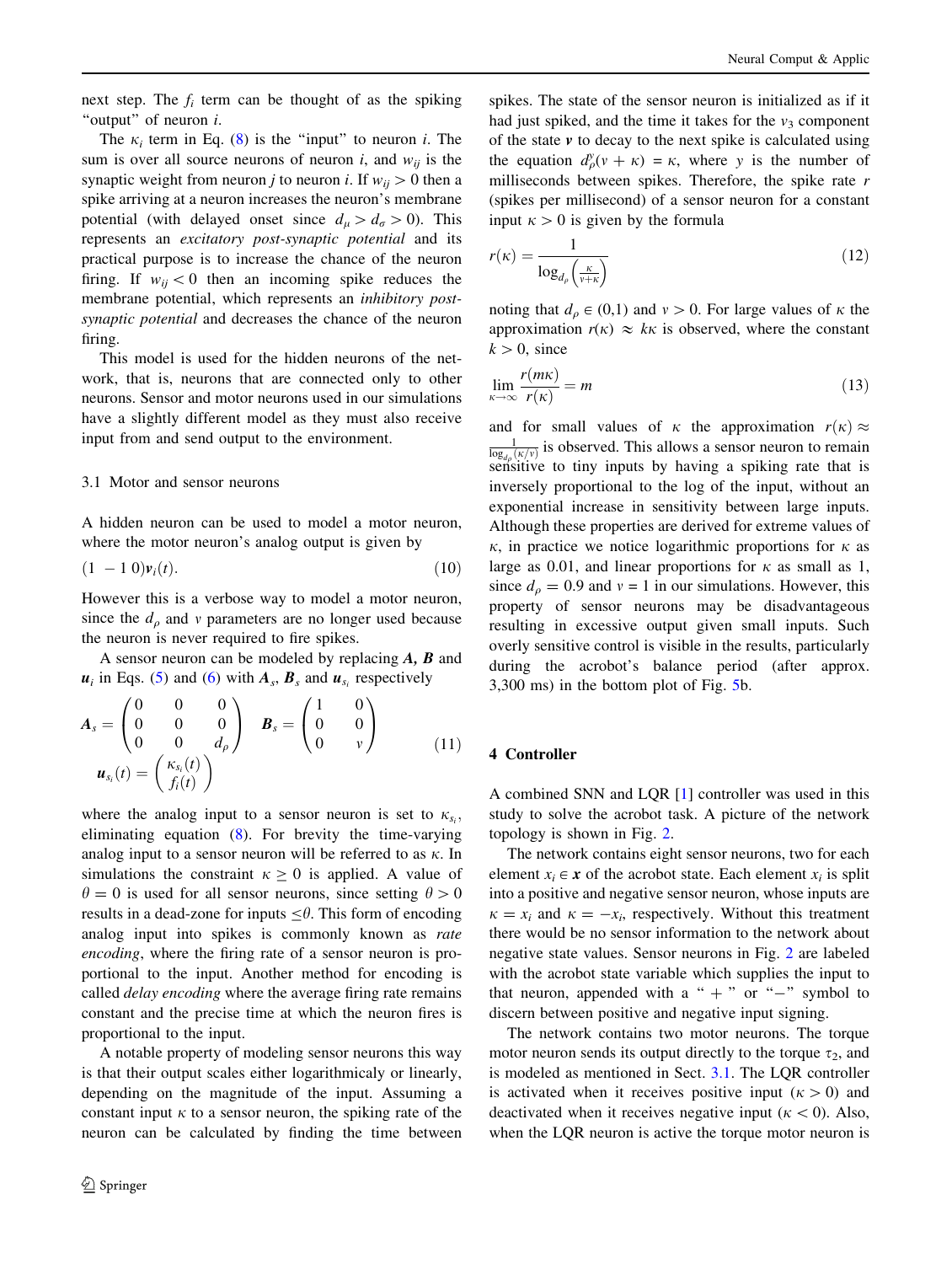<span id="page-4-0"></span>

Fig. 2 Network topology and synaptic weights. Positive and negative weights are shown in *black and gray lines*, respectively. A synapse's thickness is shown in proportion to the size of its weight  $|w_{ij}|$ , where the thinnest line represents a weight size of 0.2, and the maximum and minimum weights are  $17.4$  and  $-37.7$ , respectively. The network's synaptic connections have been split into two diagrams for clarity. The diagram on the *left* shows connections from the sensor to the hidden neurons, and from the hidden to the motor neurons. The diagram on the right shows connections between hidden neurons only



Fig. 3 Stroboscopic sequences of each of the fittest individuals from 5 generations of a single evolution. From top to bottom the generations are 0th, 5th, 11th, 21st and the elite solution at 41st. Each row represents a separate 20-s simulation with 50 ms between frames

disabled, and the LQR neuron takes control by setting its own value for  $\tau_2$ .

There are also four hidden neurons which are completely connected with each other, without loop-back connections as shown in Fig. 2. They bridge the sensor and motor neurons and their recursive connections allow for complex dynamics.

#### 4.1 LQR controller

When the acrobot is near the unstable equilibrium state  $q_u$ it can be kept there using a LQR [\[1](#page-6-0)]. To create the LQR the acrobot's equations of motion are linearized about the state  $q_u$  and the control law  $\tau_2(t) = -Kx(t)$  is optimized by minimizing the quadratic cost

$$
\mathbf{J} = \int_{0}^{\infty} (||\mathbf{x}(t) - \mathbf{q}_{u}||^{2} + \tau_{2}^{2}) dt.
$$
 (14)

The approximate value of the gain matrix becomes  $K =$  $(269.522 \quad 67.522 \quad 98.966 \quad 29.047)$  for the parameters given in Table [1](#page-2-0).

The LQR controller is designed for a linearized version of the acrobot at the standing-up state  $q_{\mu}$ , which is an approximation of the acrobot accurate to within only a small margin of  $q_u$ . The linearization simplifies the acrobot model by making, within the equations of motion, replacements such as  $sin(\varepsilon) \to \varepsilon$ ,  $cos(\varepsilon) \to 1$  and  $\varepsilon^2 \to 0$ , for values of  $\varepsilon$  close to 0. This means the LQR controller does not function as intended for states too far from  $q_u$ , which empirically corresponds to a few degrees from the standing-up state, and so is incapable of swinging-up and balancing the acrobot on its own from the initial state  $q_s$ .

## 5 Evolution

This section covers the evolution strategy (ES) used for evolving the SNN controller. The SNN's weights were evolved using a  $(\mu + \lambda)$ -ES [[2\]](#page-6-0) for 100 generations, with  $\mu = 10$  and  $\lambda = 70$ . To elaborate, there was a population of 10 parents producing 70 offsprings each generation, and the top 10 fittest of the combination of parents and offspring survived to make up the parents for the next generation. No recombination was used, and mutation of the synaptic weights occurred with an evolving standard deviation strategy parameter for each weight. This approach was chosen, after a series of pilot experiments, in order to produce successful swing-up strategies without excessive computation time.

The fitness of an individual was calculated from the cost  $J$  given by the equation

$$
\boldsymbol{J} = \sum_{t=0}^{2 \cdot 10^4} (\boldsymbol{x}(t) - \boldsymbol{q}_u)^{\mathrm{T}} \boldsymbol{Q} \ (\boldsymbol{x}(t) - \boldsymbol{q}_u)
$$
(15)

where the matrix  $\boldsymbol{Q}$  was tuned by hand and given by

$$
\mathbf{Q} = \begin{pmatrix} 10 & 0 & 0 & 0 \\ 0 & 5 & 0 & 0 \\ 0 & 0 & \frac{1}{2} & 0 \\ 0 & 0 & 0 & \frac{1}{2} \end{pmatrix}
$$
 (16)

to prioritize  $q_1$  over  $q_2$  and angles over angular velocities. Note, the closer the cost is to 0 the fitter the individual chromosome, and only the relative fitness of individuals in the population is important rather than the actual value of their cost.

The fitness for each individual chromosome was determined by transcribing it to the weights of the network and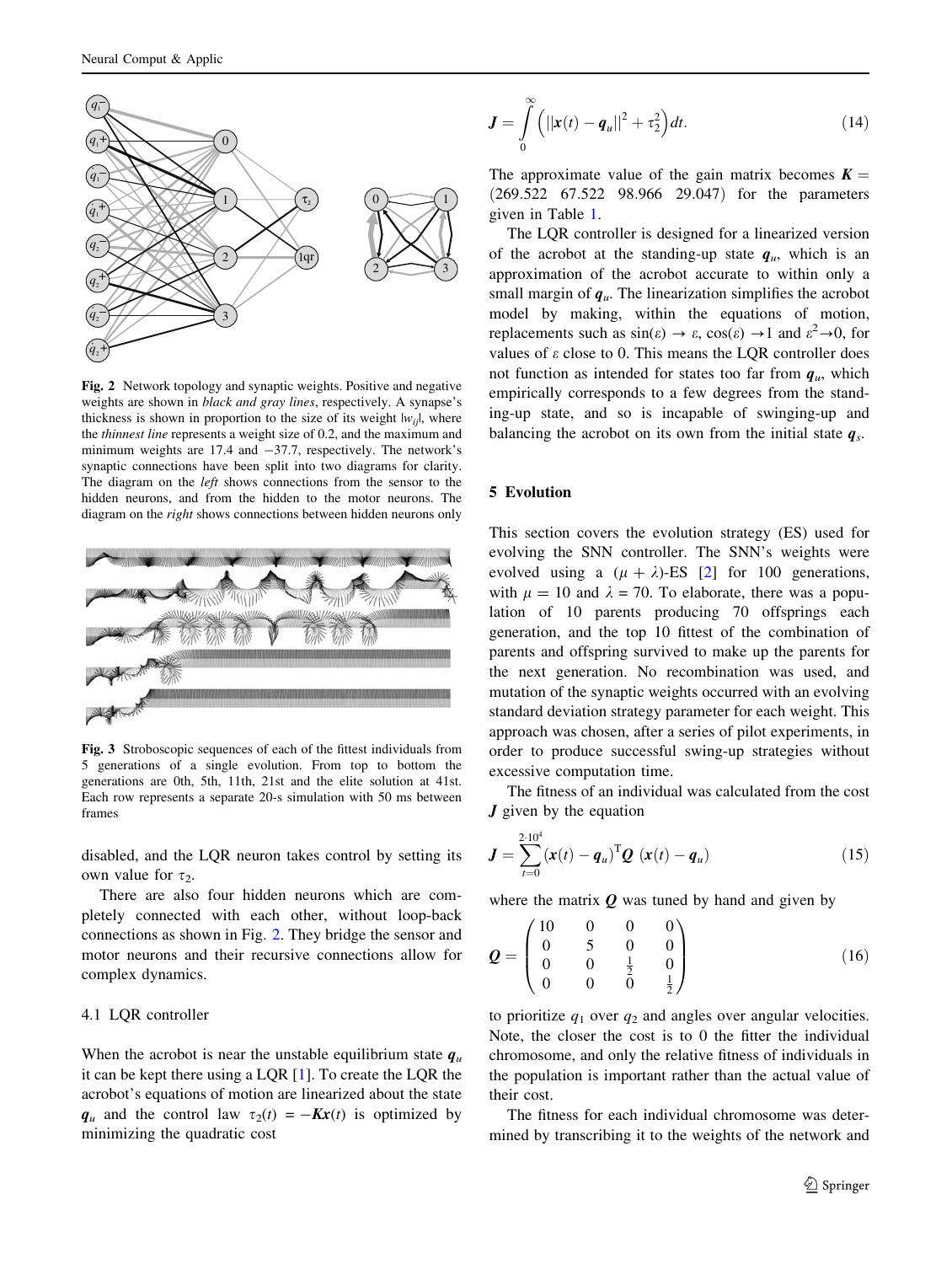<span id="page-5-0"></span>



running a 20-s simulation (20,000 1-ms steps) of the acrobot under the control of the network. Although all elite individuals were able to swing-up and balance the acrobot within 10 s of simulation (Fig. 4), reducing the simulation time to 10 s during evolution resulted in a much reduced success rate. We believe this is due to low-performing early generations having inadequate time to complete the swing up and balance, since it was observed that the swing up and balance would occur much later in the simulation for those generations.

Since evolution strategies are stochastic, ten evolution runs were used to show that a successful strategy was not simply a coincidence of the initial population which was drawn at random from a normal distribution. After 100 generations, the fittest individual from the population was chosen as the solution of the learning strategy, and was given the title elite. Detailed results presented in Sect. 6 are for one of the ten elites produced from separate evolutions, where the other nine showed similar performance.

### 6 Simulation results and discussion

Each of the ten separate evolutions produced a network that was able to swing-up and balance the acrobot within the 20-second time period. One of the elite networks is shown in Fig. [2,](#page-4-0) and the simulation plots for this network are shown vertically aligned in Fig. 5. Figure 5a and b show the state of the acrobot as it swings up from time 0 to about 3,500 ms, and then remains balanced from 3,500 ms onwards.

Figure [3](#page-4-0) presents five of the fittest individuals at different generations from an evolution run, and shows that early generations required more than 10 s to swing up.

The LQR was added since our initial evolutions produced a SNN controller that was only able to swing-up but not satisfactorily balance the acrobot in its standing state. When the LQR was finally introduced, rather than manually initiating it when the acrobot was close to its standing state, the network was given the chance to initiate the LQR at arbitrary times as mentioned in Sect. [4](#page-3-0), expecting that it would only initiate around the standing state. However, as shown in Fig. 5b, the network used the LQR at states outside of its region of attraction. In the bottom plot of Fig. 5b we can see that during the swing-up phase only extreme values of torque produced by the LQR are exploited.

Due to the torque artifacts from the motor neuron induced by overly responsive sensor neurons, the network is not successful in keeping a steady balance, although it never loses balance entirely (visible in the bottom plot of Fig. 5b after about 3,300 ms).

Similarities between solutions of uncorrelated evolutions suggest that we have found solutions in the neighborhood of the optimal swing-up trajectory given the parameters governing the acrobot's dynamics used in this study. See Fig. [6](#page-6-0) for a typically good swing-up strategy, whose various stages of control were commonly observed among the elite solutions. An observation-based



Fig. 5 Vertically aligned plots which depict the first 5 s of a 20 second simulation of an elite NN. a Stroboscopic sequence of the acrobot where gray and black lines represent the inner and outer links, respectively. b The acrobot state and actuation torque, where the black torque is based on the LQR controller and the gray torque is based on the motor neuron